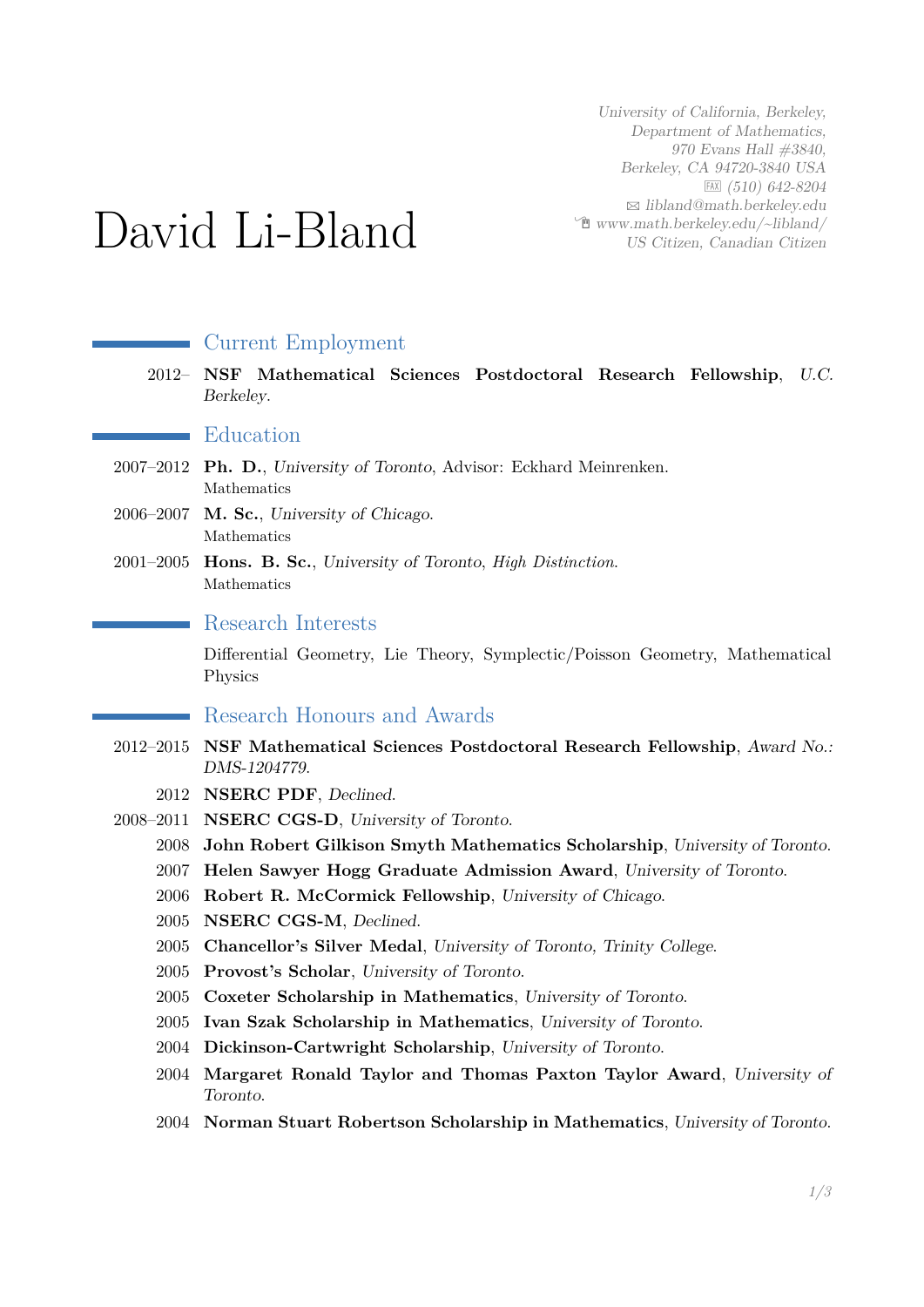- 2004 **University of Toronto Scholar**, University of Toronto.
- 2003 **NSERC USRA**, University of Toronto.
- 2003 **Mrs. Mitzi Newman**, University of Toronto.
- 2002 **NSERC USRA**, University of Toronto.
- 2002, 2003, **Dean's List Scholar**, University of Toronto.

2004, 2005

#### Teaching Experience

#### Course Instructor

- 2009 **MAT188F (Applied Linear Algebra)**, University of Toronto. Teaching Assistant
- 2012 **MAT1301S (Topology II)**, University of Toronto.
- 2010,2011 **MAT1300F (Topology I)**, University of Toronto.
	- 2009 **MAT357S (Real Analysis I)**, University of Toronto.
	- 2008 **MAT197S (Calculus B)**, University of Toronto.
	- 2008 **MAT195S (Calculus II)**, University of Toronto.
	- 2007 **MAT196S (Calculus A)**, University of Toronto.
	- 2007 **MAT194S (Calculus I)**, University of Toronto.
	- 2005 **MAT223S (Linear Algebra I)**, University of Toronto.
	- 2004 **MAT223F (Linear Algebra I)**, University of Toronto.

#### Training

2009 **MAT1499 Teaching Large Mathematics Classes**, University of Toronto.

#### Publications

#### Submitted

David Li-Bland and Eckhard Meinrenken. "Dirac Lie groups." pp. 1–46 (2011). Available at <http://arxiv.org/abs/1110.1525>.

#### Published

.

David Li-Bland and Pavol Ševera. "Integration of Exact Courant Algebroids." *Electronic Research Announcements in Mathematical Sciences* **19**, 58–76 (2012). Available at <http://arxiv.org/abs/1101.3996>.

David Li-Bland. "AV-Courant Algebroids and Generalized CR Structures." *Canadian Journal of Mathematics* **63**, 938–960 (2011). Available at [http://arxiv.org/abs/](http://arxiv.org/abs/0811.4470) [0811.4470](http://arxiv.org/abs/0811.4470).

David Li-Bland and Pavol Ševera. "Quasi-Hamiltonian groupoids and multiplicative Manin pairs." *International Mathematics Research Notices* **2011**, 2295–2350 (2011). Available at <http://arxiv.org/abs/0911.2179>.

David Li-Bland and Eckhard Meinrenken. "Courant algebroids and Poisson geometry." *International Mathematics Research Notices* **2009**, 2106–2145 (2009). Available at <http://arxiv.org/abs/0811.4554>.